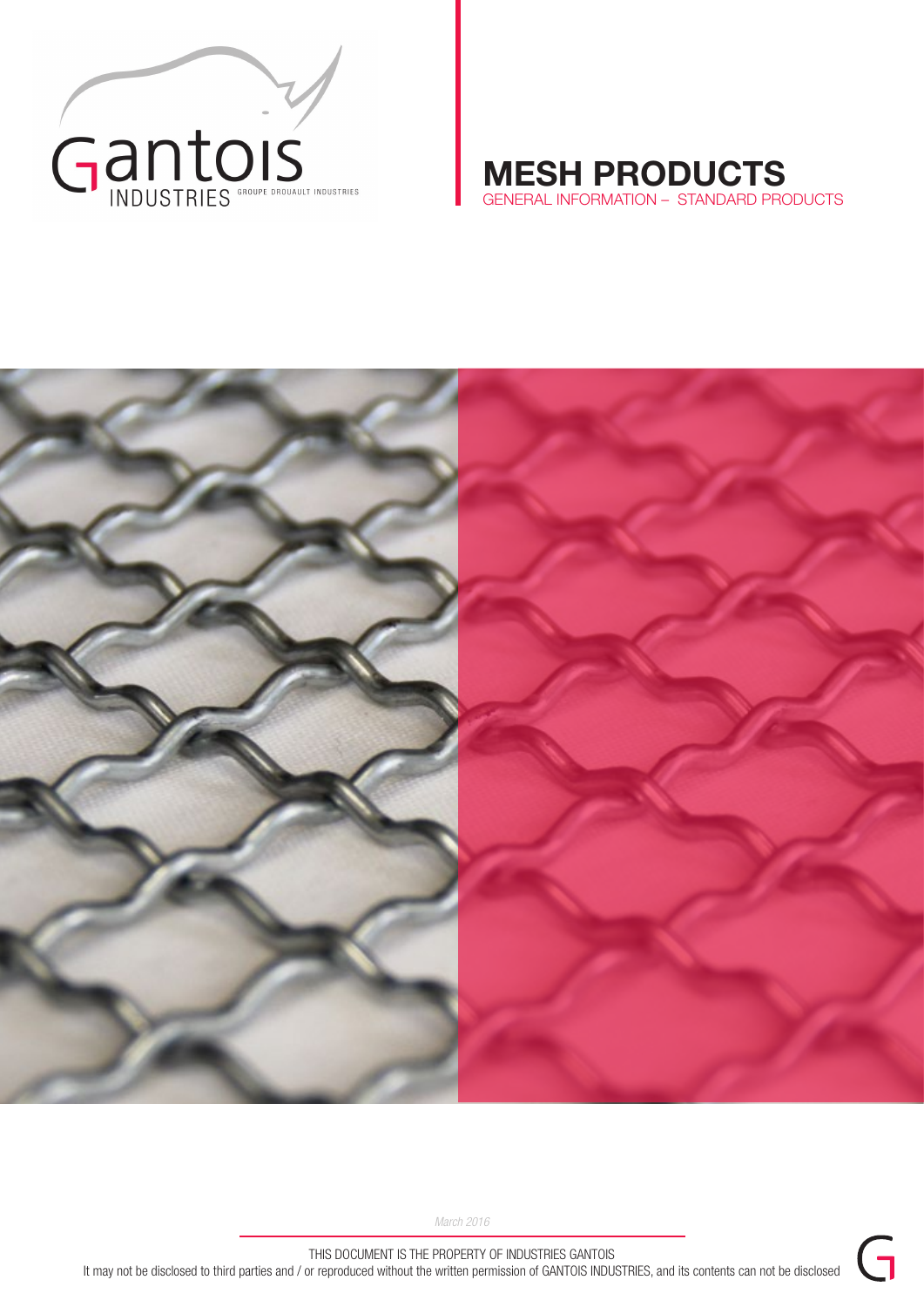# TYPES OF MESH

## *Weldmesh*

High quality precision weldmesh is accurate, robust, malleable, can be rolled and folded. It is manufactured by electric fusion welding in either square or rectangular format.

Applications : aviaries, small livestock enclosures, reinforcing insulation panels, balcony edge protection, windows, partitions, suspended ceilings, balustrade infill panels, shelves, enclosures and gabions.

**Features :** very accurate mesh dimensions, versatile, high strength.

**Corrosion protection :** To avoid any risk of corrosion, we recommend applying an anti-corrosion surface treatment applicable to your application.

# *Corrugated mesh*

Corrugated woven wire mesh is manufactured in a variety of metals and is produced in a number of different forms : single corrugated, double corrugated, multiple corrugated. This square or rectangular woven mesh is exceedingly rigid and has close dimensional tolerances.

**Uses :** Machine guards, partitions, materials handling equipment, storage, separation, filtration, production equipment, baskets

**Strengths:** robust and strong

Mesh orientation :





L : lenght of the panel

I : width of the panel